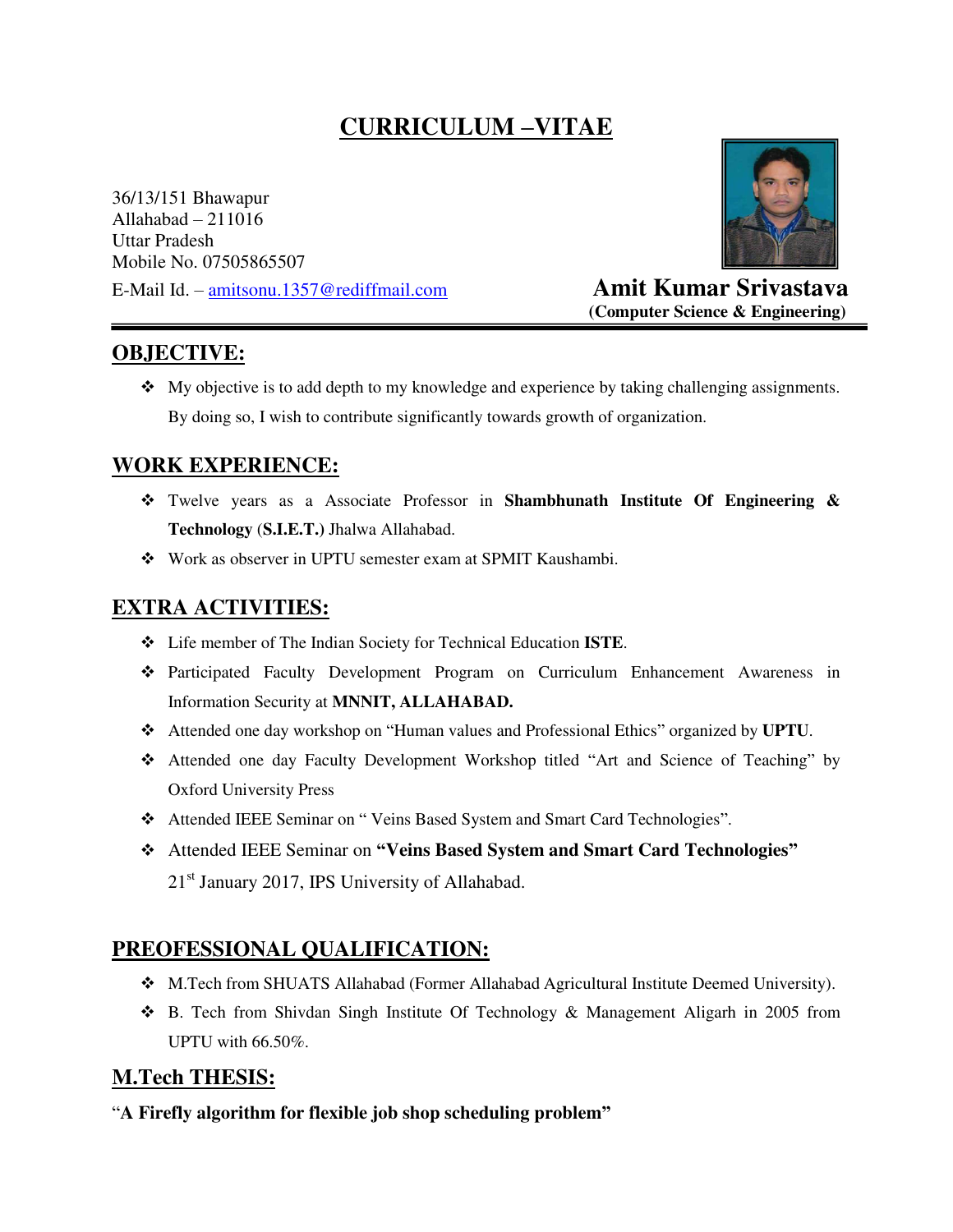## **Published Paper:** .

1. "**An Enhanced Firefly Algorithm For Flexible job Shop Scheduling**" in International Journal of Computer Application, ISSN: 2250-1797 ISSUE 6, VOLUME 5 (September- October 2016) Amit Kumar Srivastava 1, Dr. H. M. Singh 2

2. **"Digital Learning Spectrums For Global Skill Development"** in National Seminar on Innovation in Digital Learning SIET Allahabad (11-12 february 2017). Amit Srivastava1,Anima Srivastava2,Arpita Tewari3

3. **"E-document similarity detection using NLP"** In National Seminar, UPRTOU Allahabad. $(30-31<sup>st</sup>$  January 2017). Amit Srivastava1, Anima Srivastava2, Manish Jaiswal3

4. **"AHP Based Multi-Criteria decision making System for College Selection"** in National Seminar, UPRTOU Allahabad.(30-31<sup>st</sup> January 2017). Amit Srivastava1,Anima Srivastava2, Manish Jaiswal3

5. "**E RTO: Modulation and Enhancement**" in International Journal of Computer Application ISSN No. : 2250-1797 (March – April 2018) Amit Kumar Srivastava1, Aaknsha Singh2, Pranavi Gupta3

6." **Railway Enquiry and Facilities System**" in International Journal of Computer Application ISSN No. : 2250-1797 (May – June 2018) Amit Srivastava1, Hobab Alemeen 2, Sakshi Srivastava3, Sadiqa Alam4.

## **COMPUTER PROFICIENCY:**

 $\div$  C, C++, HTML, NS2, Matlab.

## **SUBJECT TAUGHT:**

### **Current Subject**

- Cryptography and Network Security
- Design and Analysis of Algorithm (NCS-502)
- Theory of Automata and formal language (NCS-403)

### **Past Subject**

- Discrete Mathematics
- Database Management System
- Object Oriented Programming System
- Graph Theory
- Computer Based Numerical Statistical Techniques